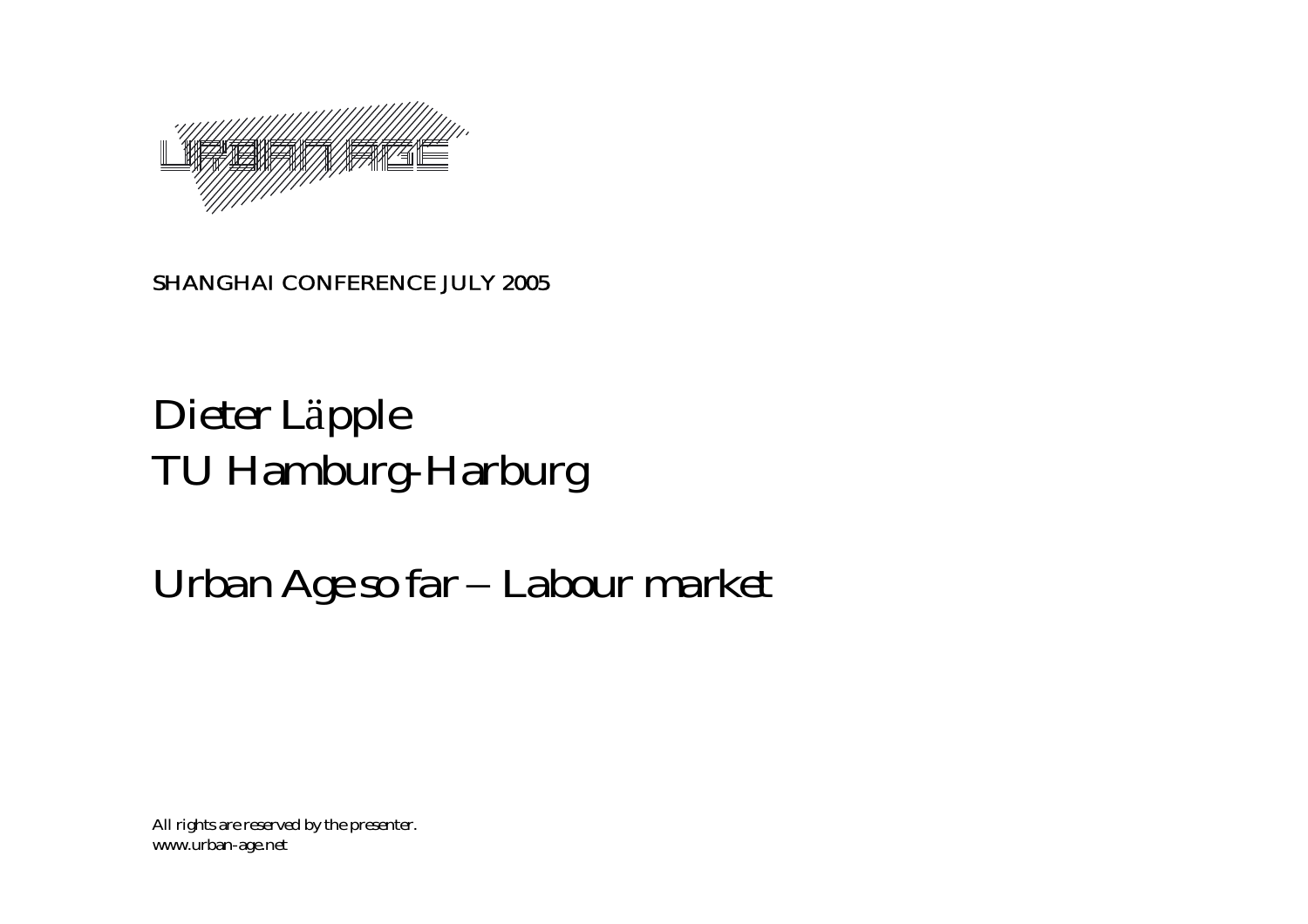

**Dieter Läpple University of Technology Hamburg, Germany**

# Urban Age Shanghai Conference

### *LABOUR MARKET AND WORK PLACES:*

*"After the surge: How to enhance Shanghai's urban economy"*

DIETER LÄPPLE**URBAN AGE SHANGHAI CONFERENCE** – *LABOUR MARKET AND WORK PLACES:*

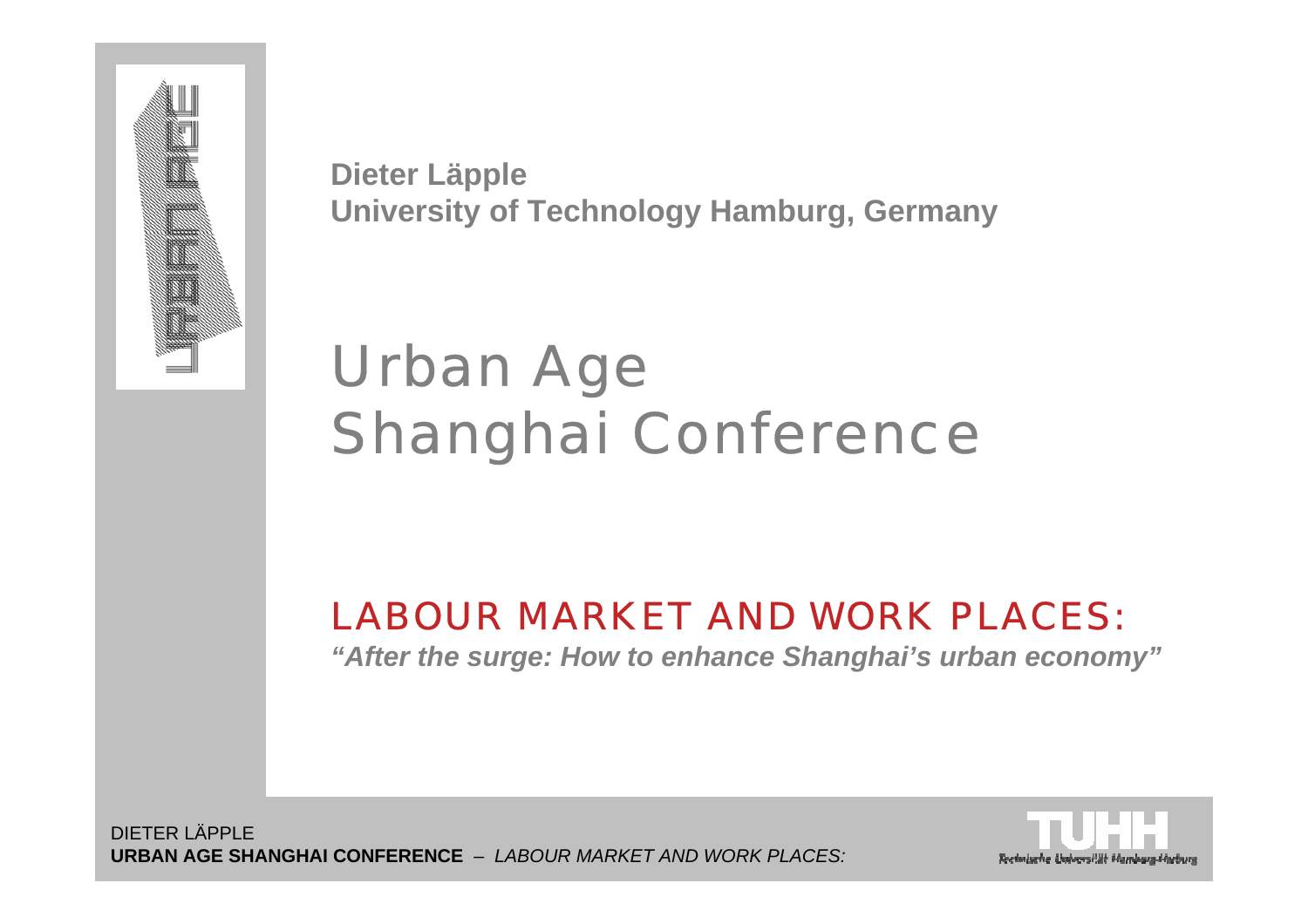

- 1 Shanghai is confronted with the challenges of a simultaneity of transition processes:
- **from a newly industrializing economy to a knowledge based service economy**
- **from a state organized urban working system to a market driven urban labour market**
- **from a national city region to a global city**

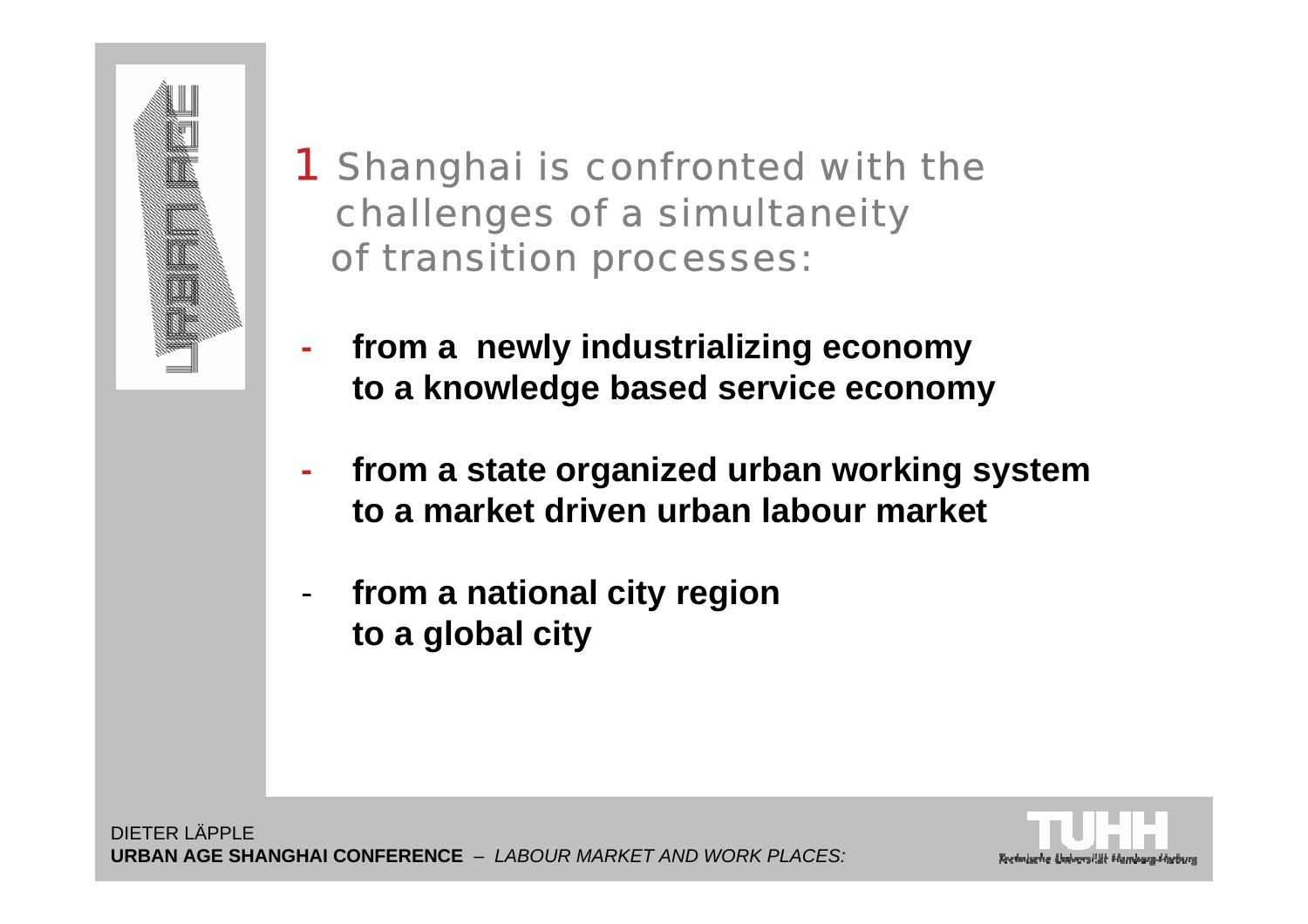

- 2 A multiplicity of working worlds and living worlds embedded in different forms of urban spaces urban districts
- - **This diversity of working and living worlds can work as <sup>a</sup>'gene pool' of innovations and as asset for economic and social adaptability.**
- - **But there are also risks of pulling apart these working and living worlds by an increasing inequality and as well as risks of pushing away the 'low end 'worlds' by real estate speculation and an uncontrolled urban development.**
- - **Which means and strategies allow a control and balancing of the different land-use requirement?**

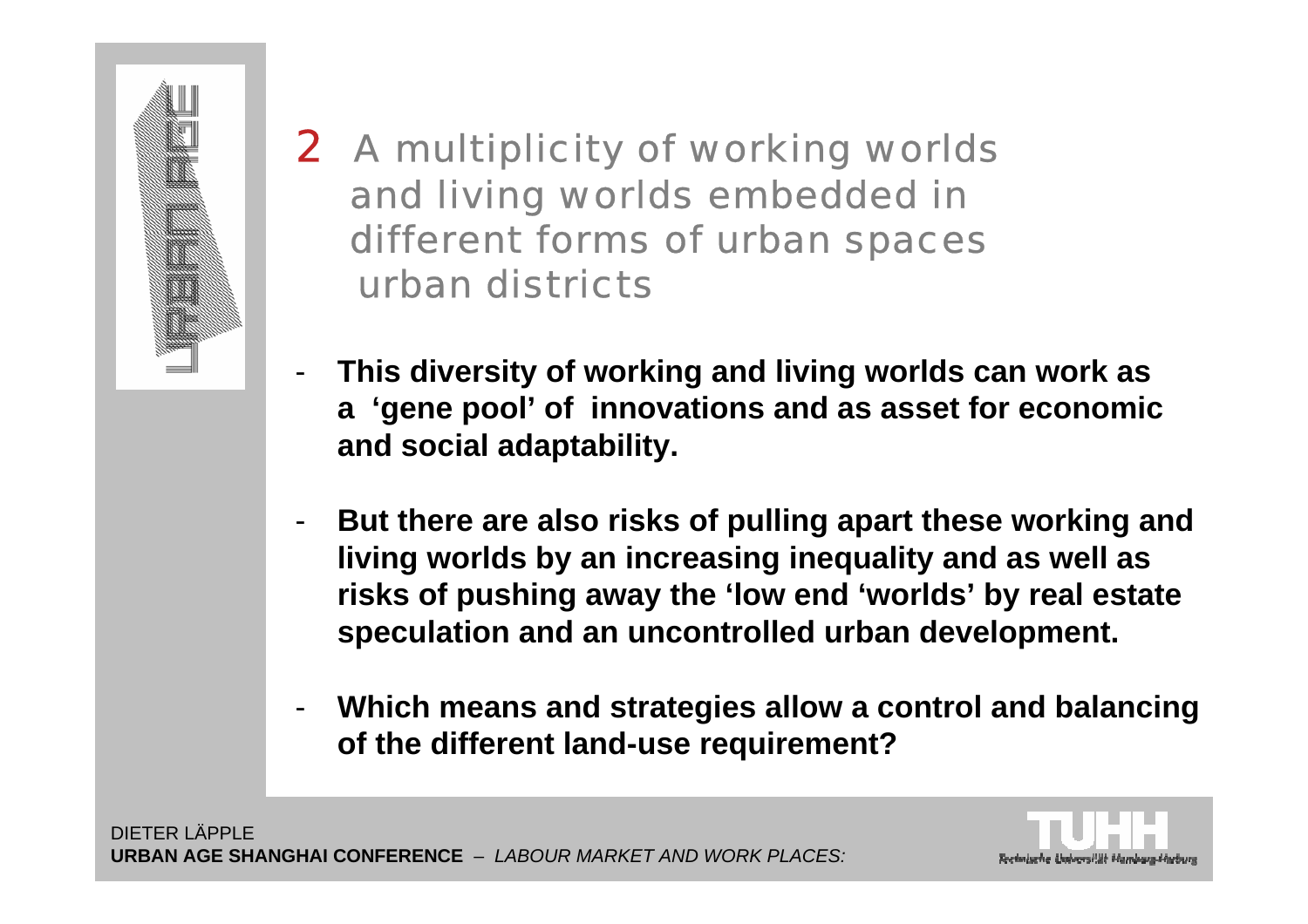

## 3 Institution building and qualification

**- A market driven labour market needs a complex institutional framework for a sustainableeconomic and social development:**

→ from tenured employment in a state enterprise sector *to employability in a labour market*

- - **Industrial restructuring and a successful combating of urban unemployment demand a continuous improvement of the qualifications of the urban labour pool** 
	- Æ *facing an educational and skills gap by investments in human capital and by a general access to educational facilities also for migrant workers and migrant entrepreneurs and in preference for their children*

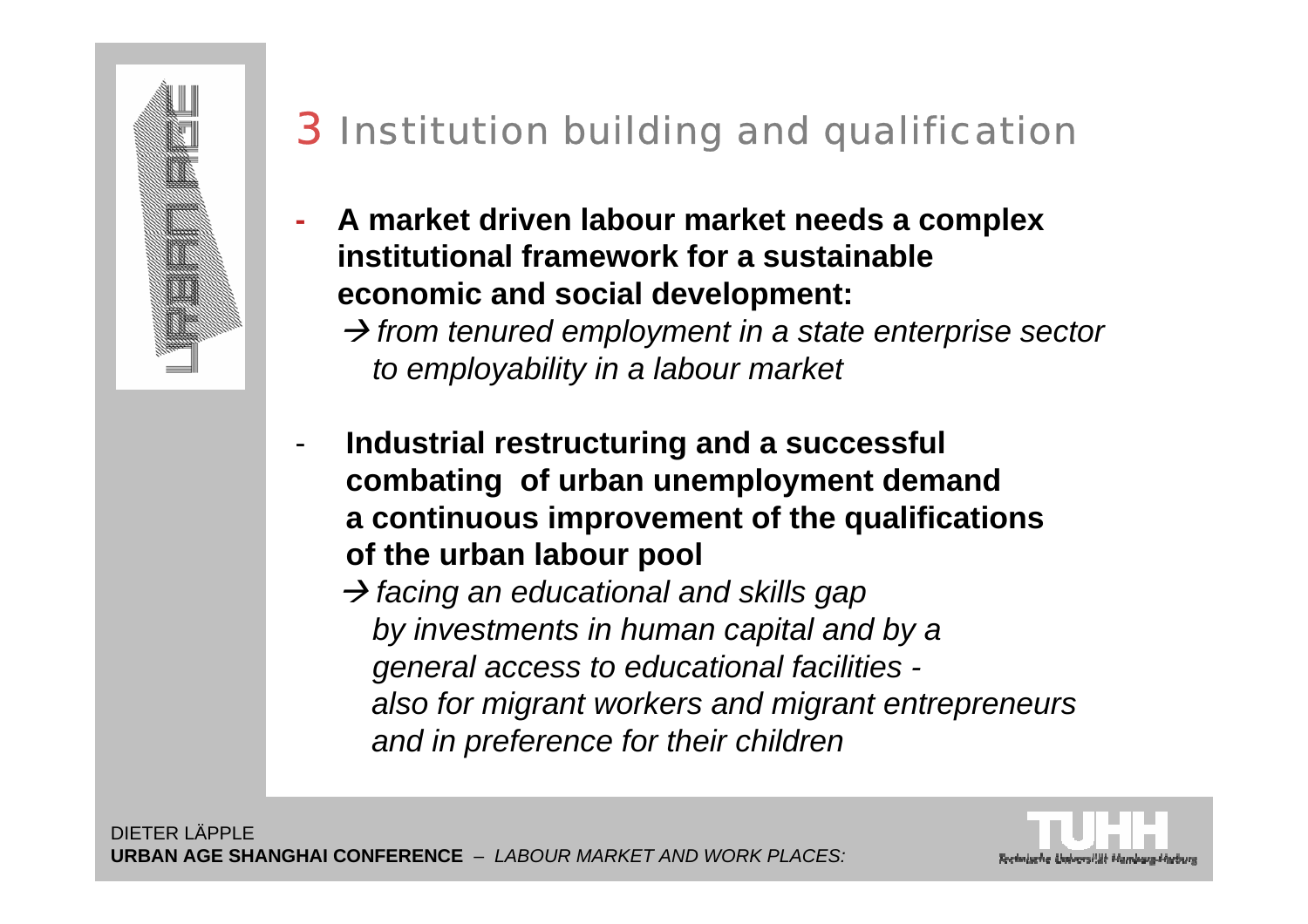

4 The transition of Shanghai into a global city demands a careful balancing between an external, world market oriented and an internal, regional and national oriented development strategy

**In contrary to most global cities Shanghai is still integrated in highly developed regional manufacturingservice linkages and has a strong competitiveness position on local and national markets for domestic products.**

**Can and should Shanghai keep these local, regional and national orientations on its pathway to a global city?**

**Which dilemma arise from such a strategy mix?**